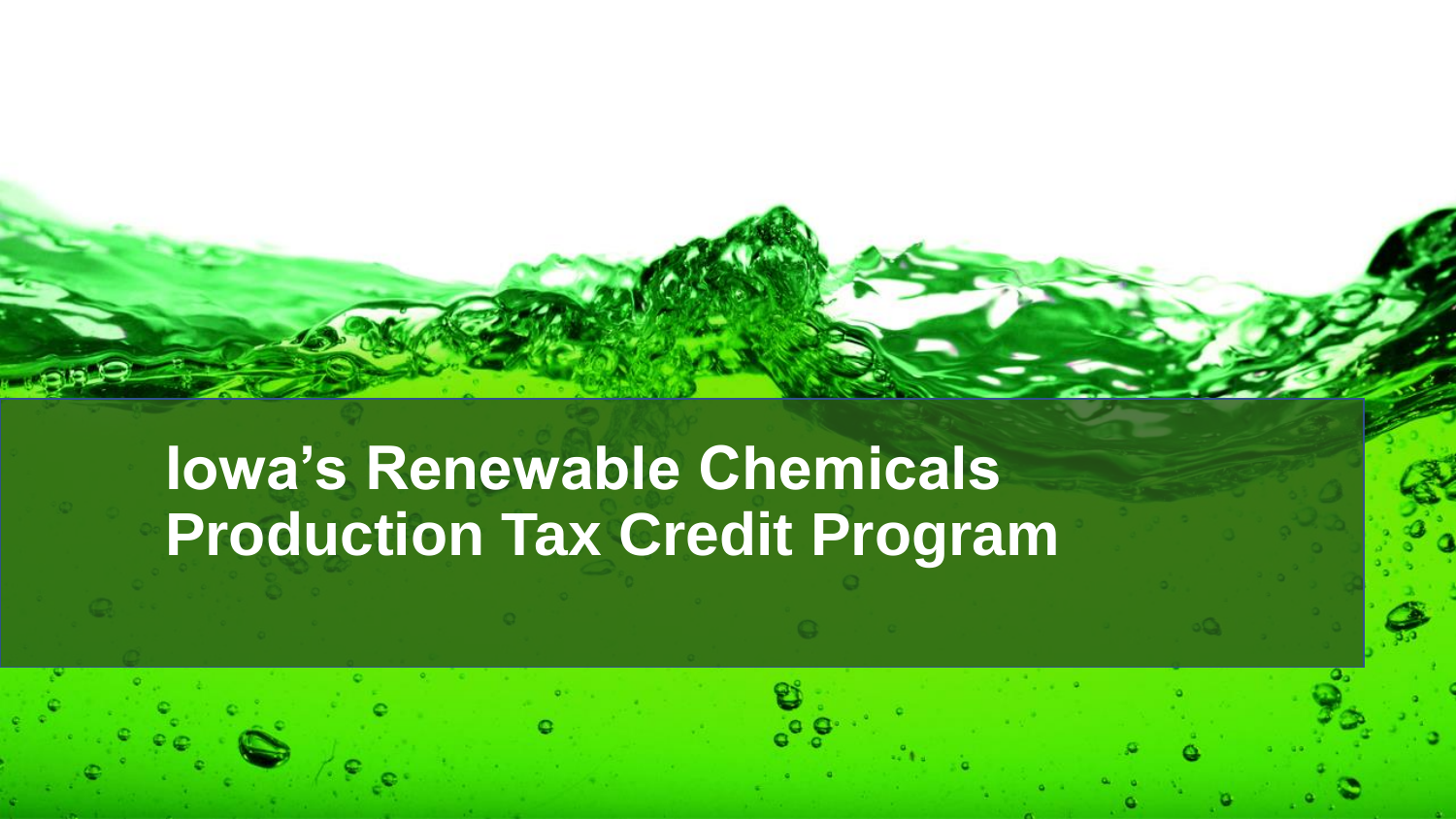### **Overview**

The Renewable Chemicals Production Tax Credit Program is:

- A tax credit for production of renewable chemicals by eligible businesses at five cents per pound of renewable chemicals produced.
	- Maximum tax credit of \$500,000 for existing businesses and \$1,000,000 for new businesses
	- Total award cap of \$5 million per year

*(Iowa Code sections 15.315 through 15.322)*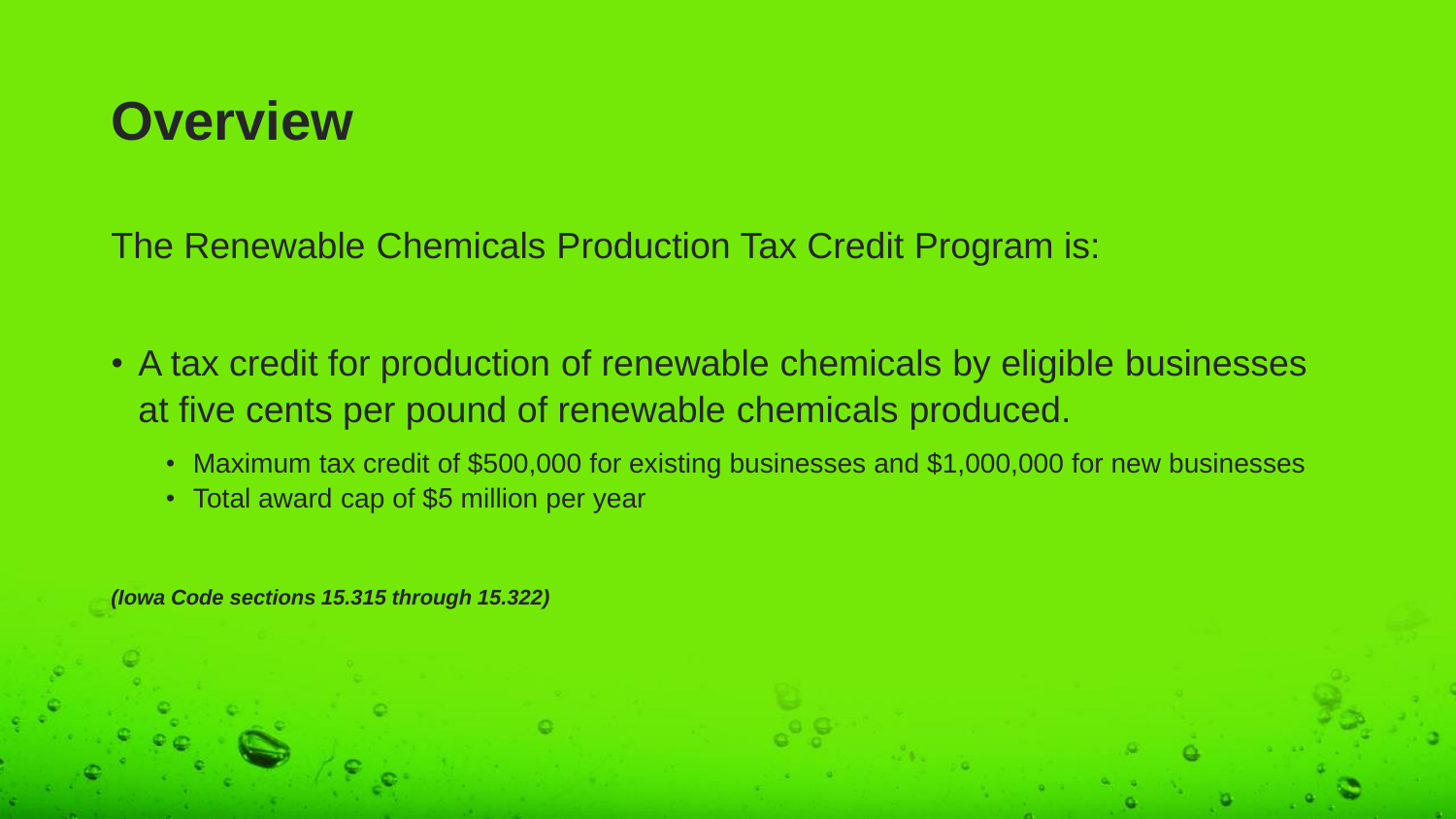## **Definitions**

- Renewable chemical: Building block chemical with at least 50% biobased content percentage.
	- Does NOT include a chemical sold or used for food, feed or fuel
- Building block chemical: A **molecule** converted from biomass feedstock **that can be further refined** into a higher-value chemical, material or consumer product.

*(See 261 IAC 81.2(15) for complete definitions)*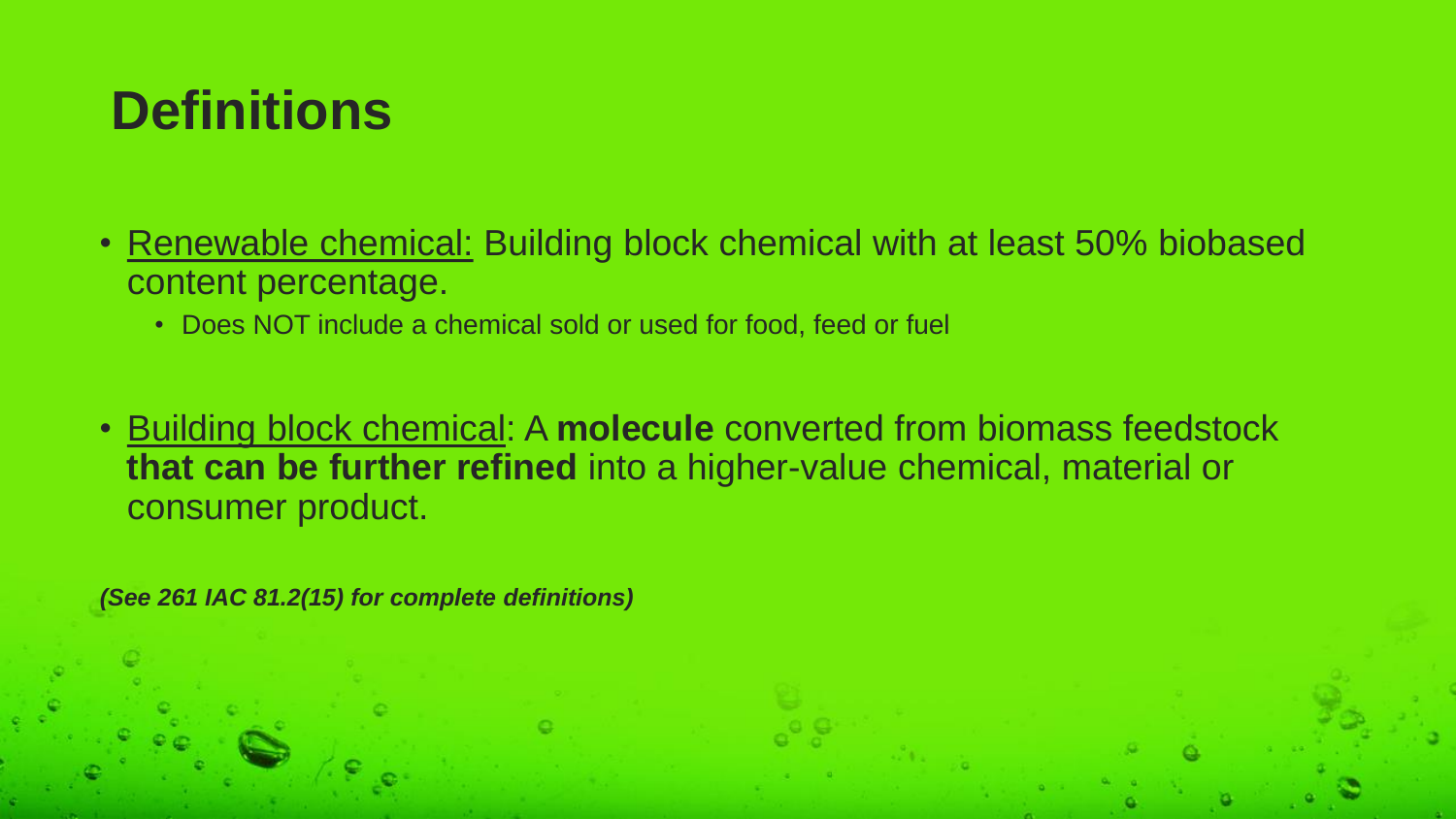## **Definitions - Eligible Chemicals**

• "Building block chemical" includes but is not limited to high-purity glycerol, oleic acid, lauric acid, methanoic or formic acid, arabonic acid, erythronic acid, glyceric acid, glycolic acid, lactic acid, 3-hydroxypropionate, propionic acid, malonic acid, serine, succinic acid, fumaric acid, malic acid, aspartic acid, 3-hydroxybutyrolactone, acetoin, threonine, itaconic acid, furfural, levulinic acid, glutamic acid, xylonic acid, xylaric acid, xylitol, arabitol, citric acid, aconitic acid, 5 hydroxymethylfurfural, lysine, gluconic acid, glucaric acid, sorbitol, gallic acid, ferulic acid, nonfuel butanol, nonfuel ethanol, benzene, toluene, xylene, ethylbenzene, butanoic acid, hexanoic acid, octanoic acid, pentanoic acid, heptanoic acid, ethylene glycol, and 1,4 butanediol.

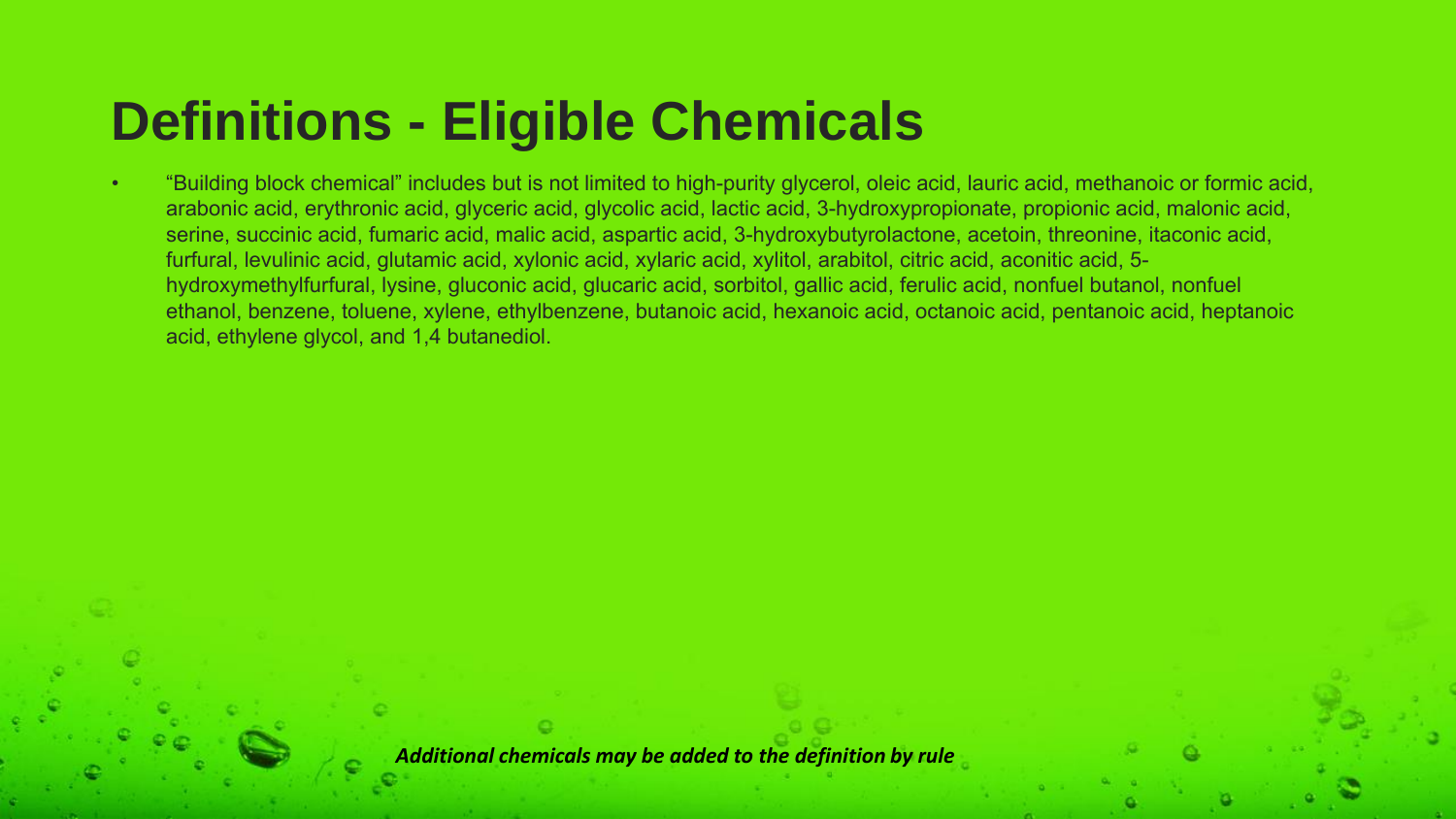## **Rulemaking- Adding Chemicals**

#### Iowa Code section 15.316

- IEDA may add additional molecules to the definition of "building block chemical" by rule
- Any individual or business may request to add an additional molecule by submitting a written request to IEDA
- At a minimum, IEDA shall accept requests between April 1 May 1 and October 1 November 1 each calendar year
- Prior to initiating a rule making, IEDA shall consult with experts from ISU, including but not limited to ISU - CBiRC
- ISU shall provide written recommendation to IEDA indicating which chemicals meet the definition of "building block chemical" consistent with this chapter
- Following this process, IEDA may initiate rule making proceedings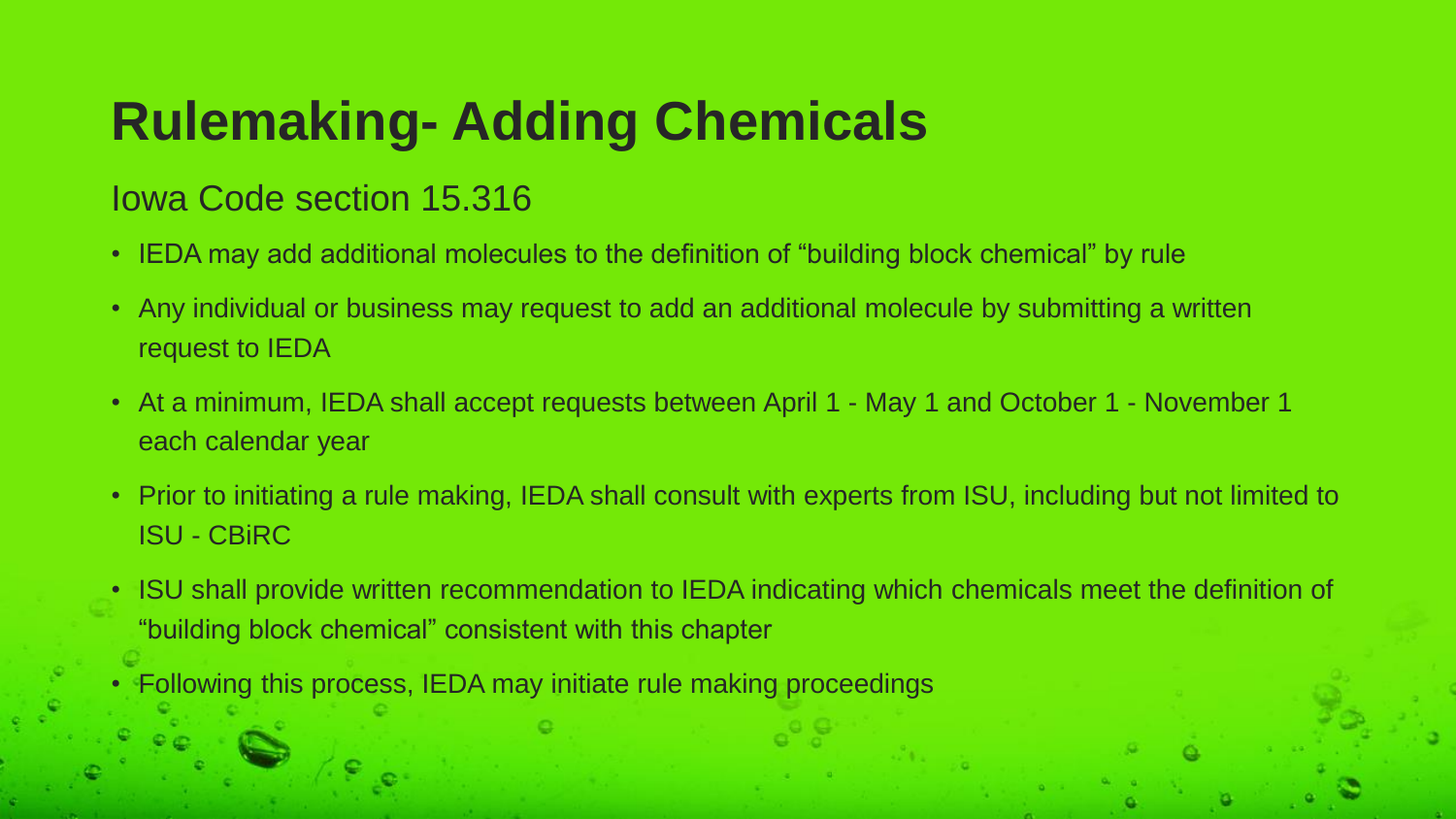## **Definitions**

- Pre-eligibility production threshold: Equals the number of pounds of renewable chemicals produced, if any, by an eligible business during the calendar year prior to the calendar year in which the business first qualified as an eligible business
	- Sets a baseline for determining tax credit calculation
- Production year: Any calendar year after the year in which the eligible business' pre-eligibility production threshold was established and in which the eligible business produces renewable chemicals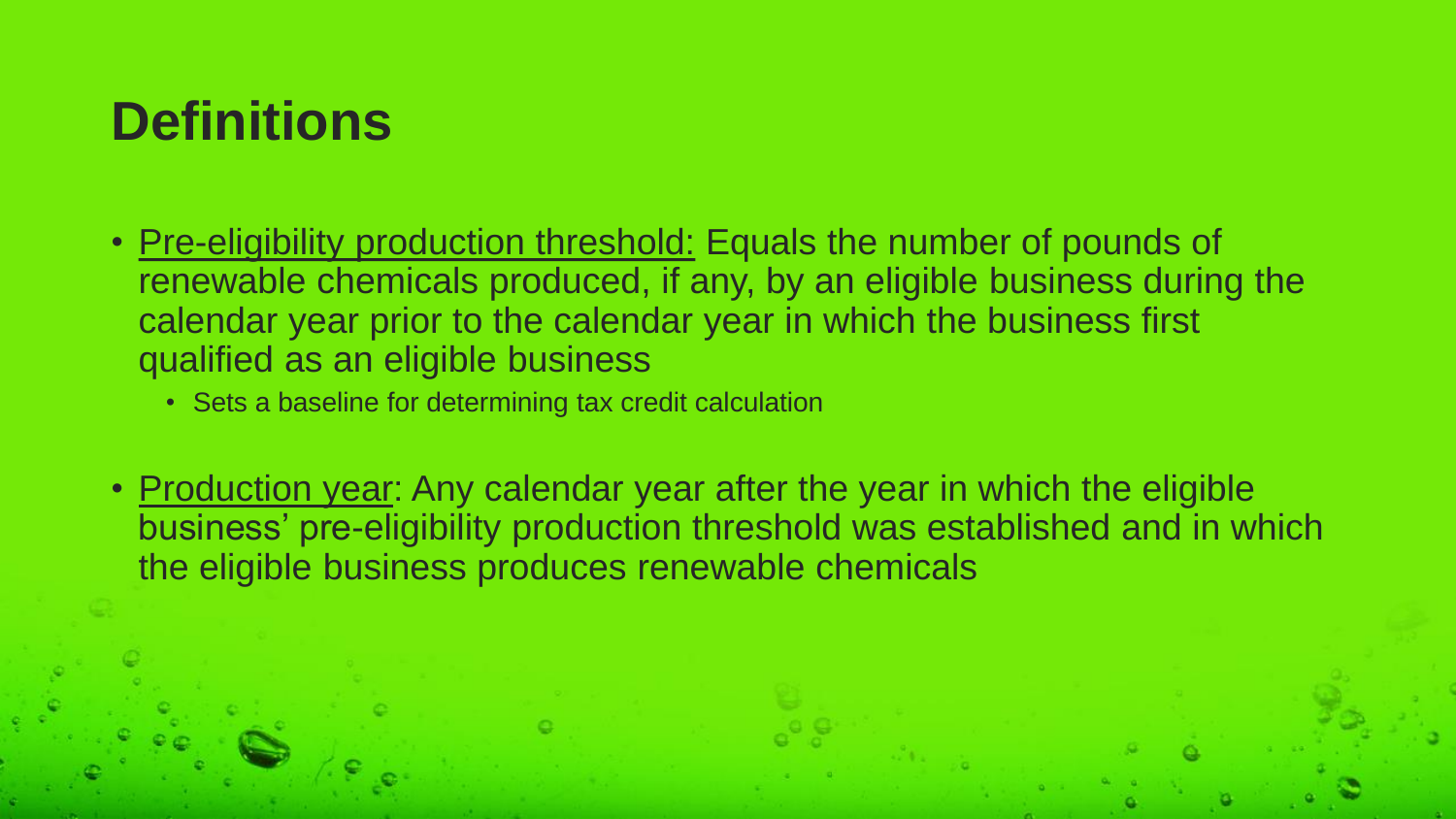# **Business Eligibility**

Eligibility requirements:

- Physically located in Iowa
- Operated for profit and under **single management**
- Not an entity providing professional services, health care services, or medical treatments or a retail operation
- Organized, expanded or located in Iowa on or after July 1, 2016
	- Includes a NEW business in Iowa and an EXISTING business that expanded production after July 1, 2016
- Will not be relocating or reducing operations in Iowa
- In compliance with all agreements entered into under this program or other programs administered by IEDA (if any)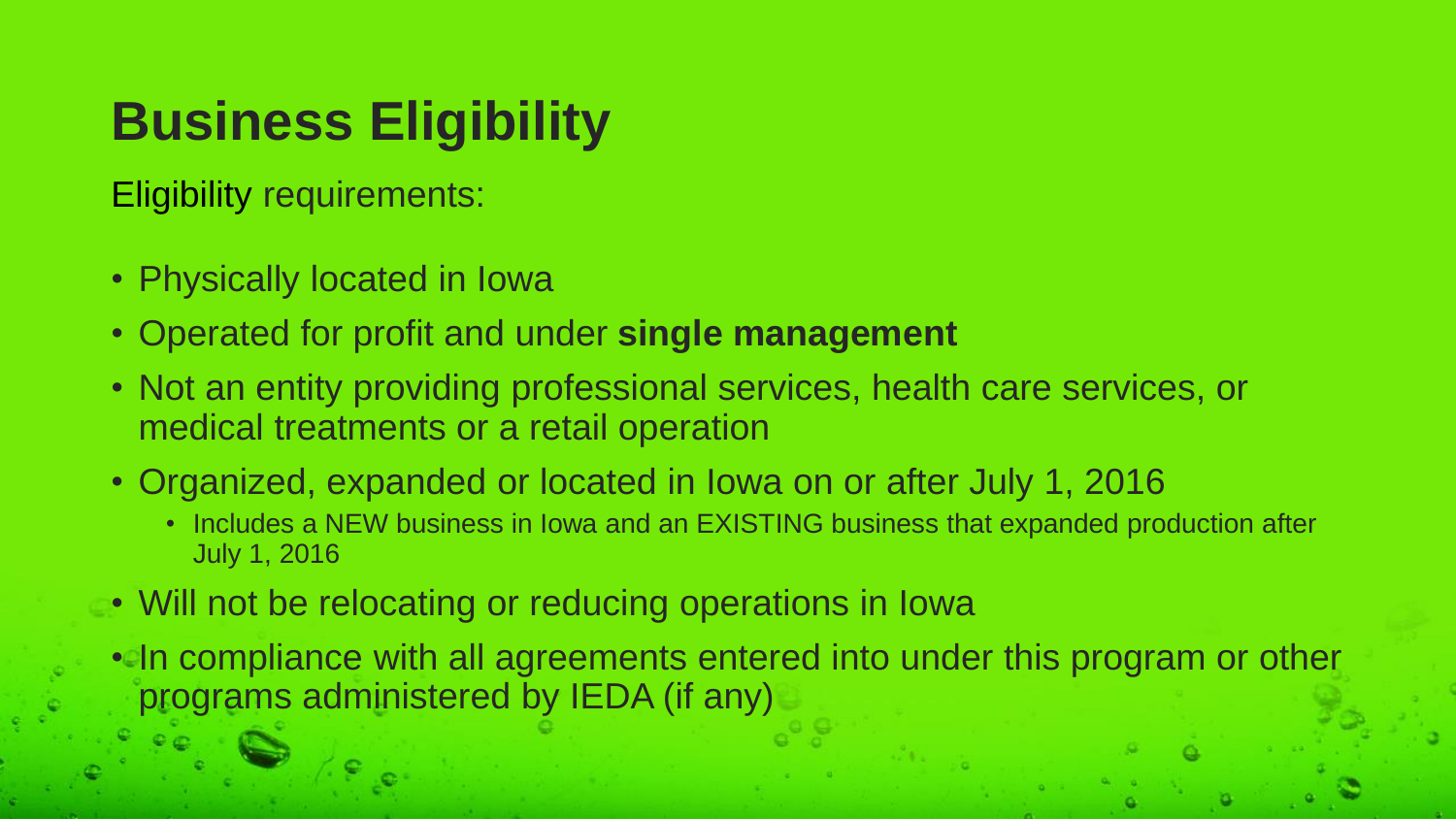### **Single Management**

Rule 261—81.6(15)

- "Single Management": if the same eligible business has an ownership or equity interest in multiple facilities at which renewable chemicals are produced, the facilities under common ownership will be considered a single eligible business for purposes of calculating the maximum tax credit amount
- Maximum tax credit calculation: only the pro rata share of each eligible business' ownership in a facility will be attributed to that eligible business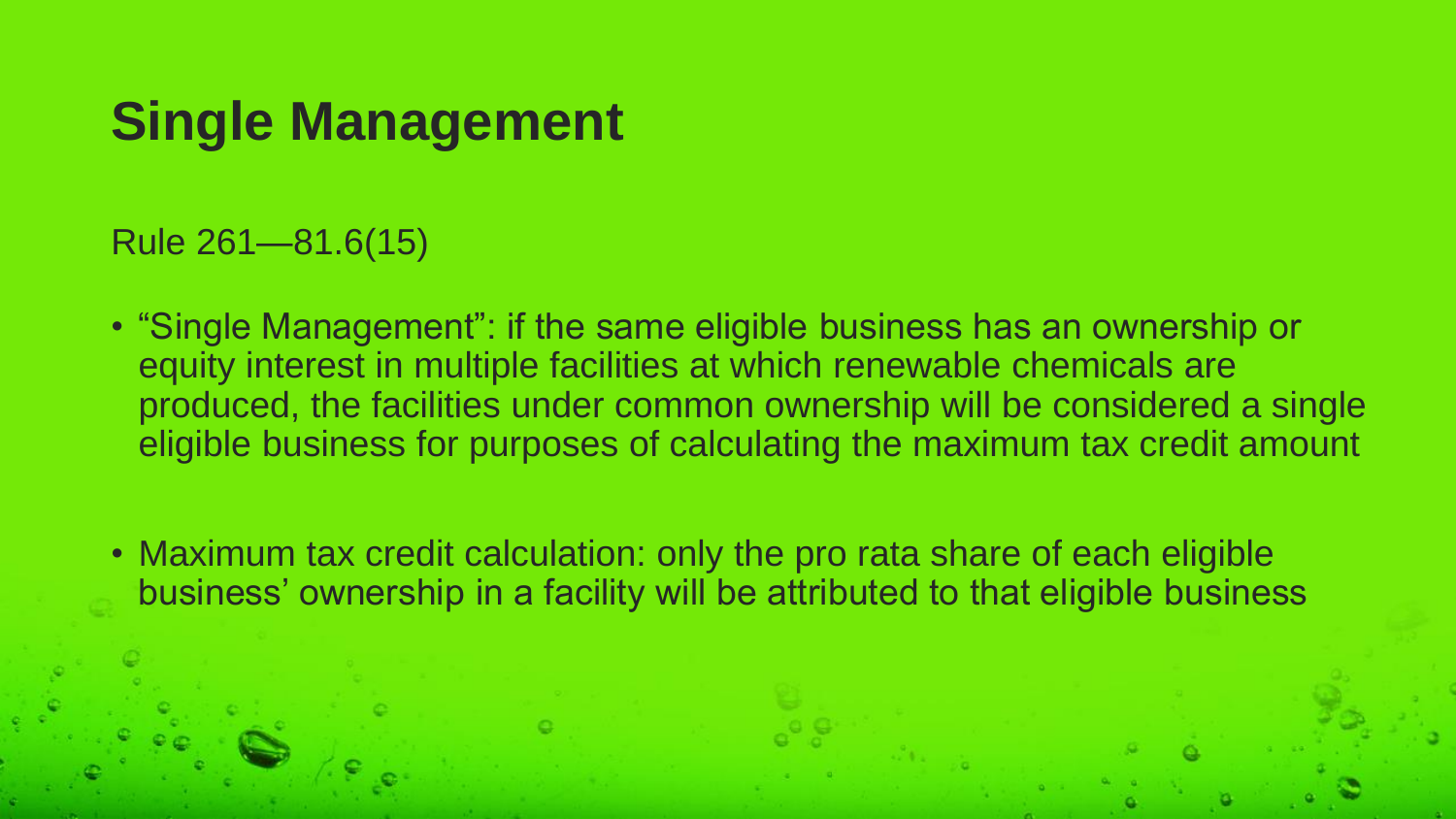### **Application Process**

- 1. Produce chemical
- 2. Apply for credit during application window: February 15 March 15
- 3. Application approved or denied by IEDA additional information may be requested
- 4. Enter into agreement with IEDA for tax credit
- 5. Comply with all requirements of the agreement
- 6. IEDA issues tax credit
- 7. Business may claim tax credit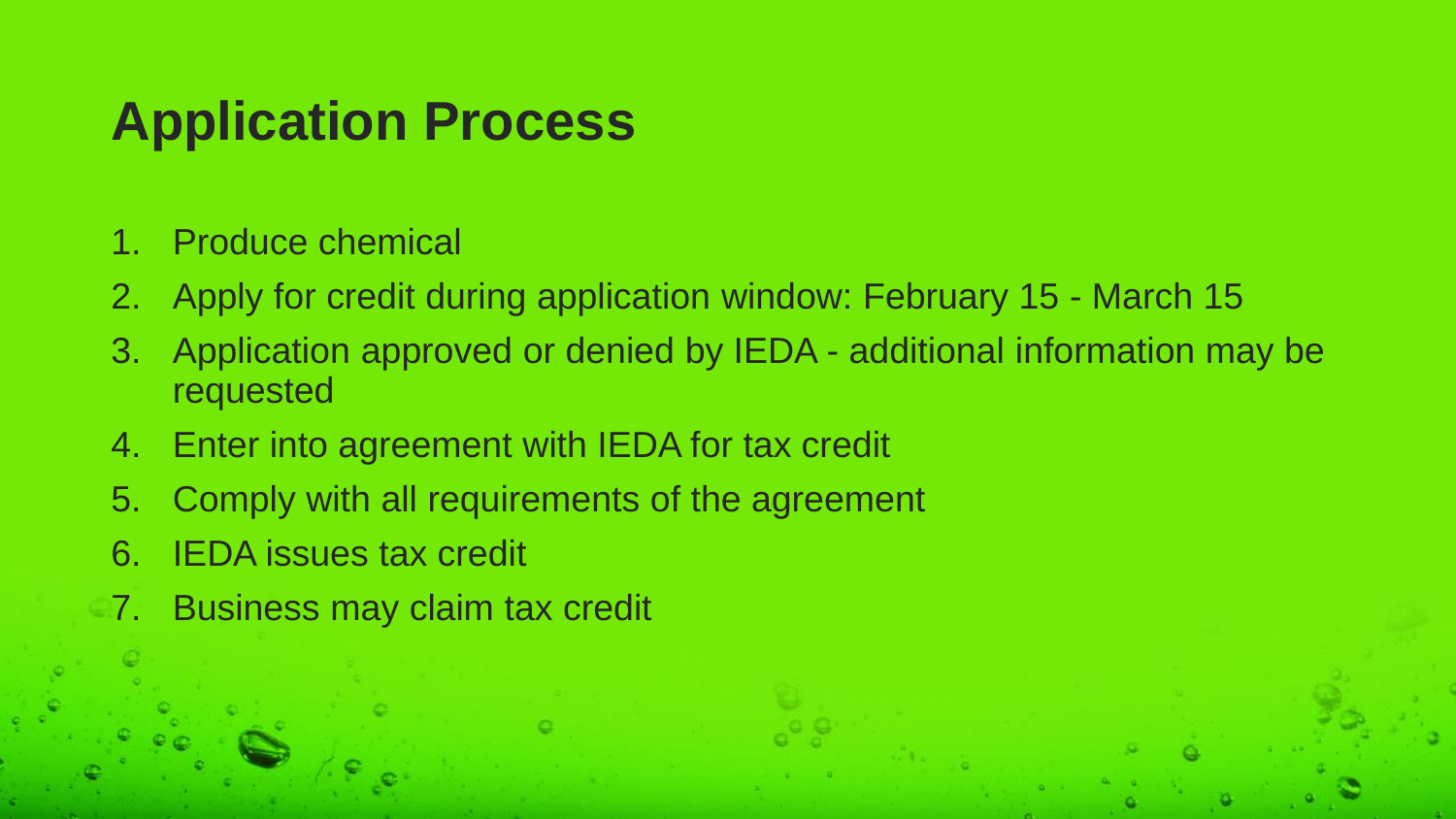## **Application**

- Made during the calendar year following the calendar year in which the renewable chemicals are produced.
	- Example: If renewable chemicals are produced in calendar year 2017, the earliest that a business may apply for the credit is January 2018
- Online through CACTAS system (no paper applications)
- Application window from February 15 March 15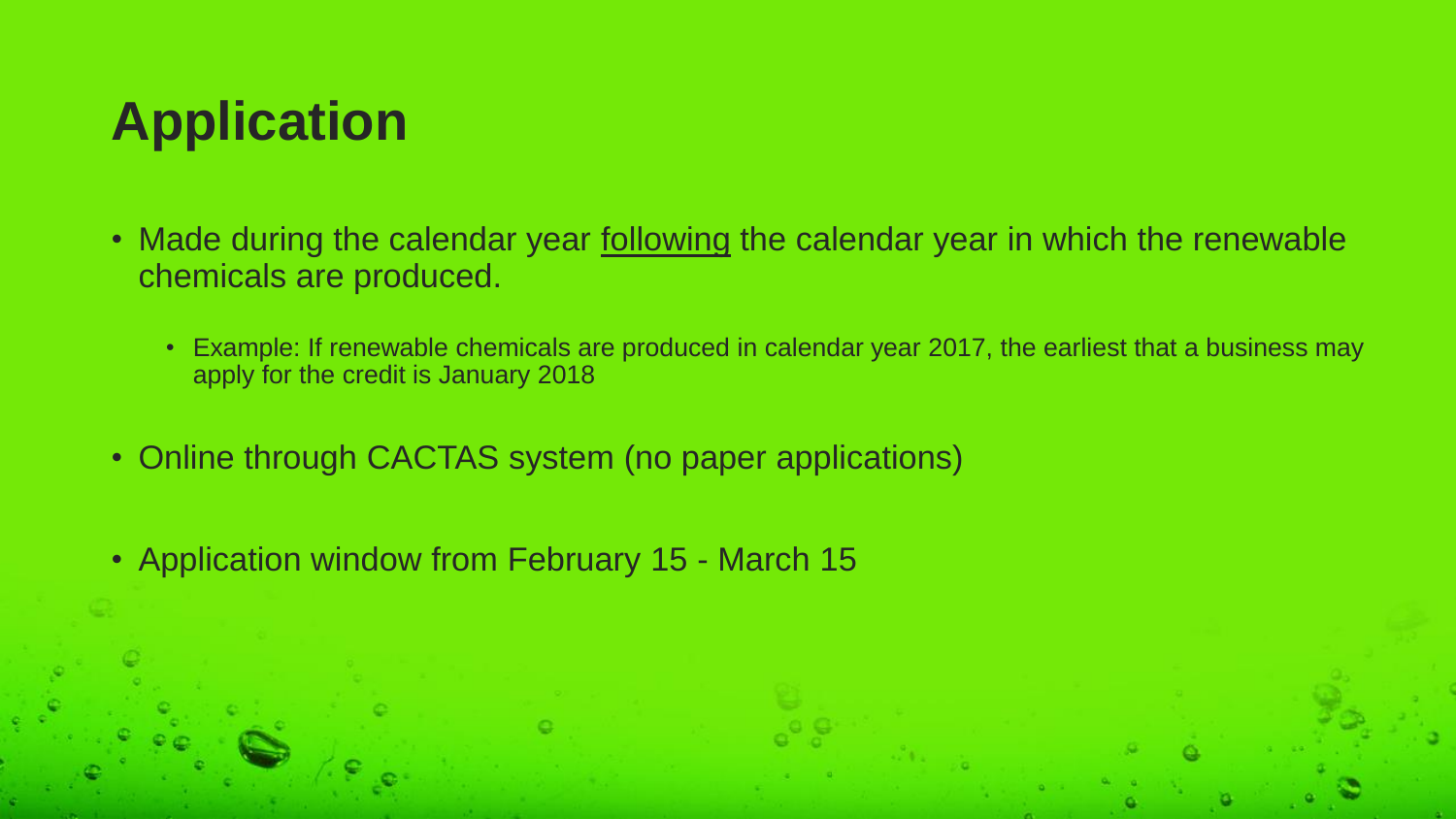## **Application**

- IEDA may request additional information to verify production claims
	- May include site visit or other methods of verification
- After review, IEDA will notify each applicant of application status (approved/denied) and the applicant's place in line (if on the waitlist)

#### • Compliance cost fees

- One time fee of \$500, and
- For each contract with an aggregate tax incentive value of \$100,000 or greater, the business shall remit a compliance cost fee equal to one-half of one percent of the value of the tax incentives claimed pursuant to the agreement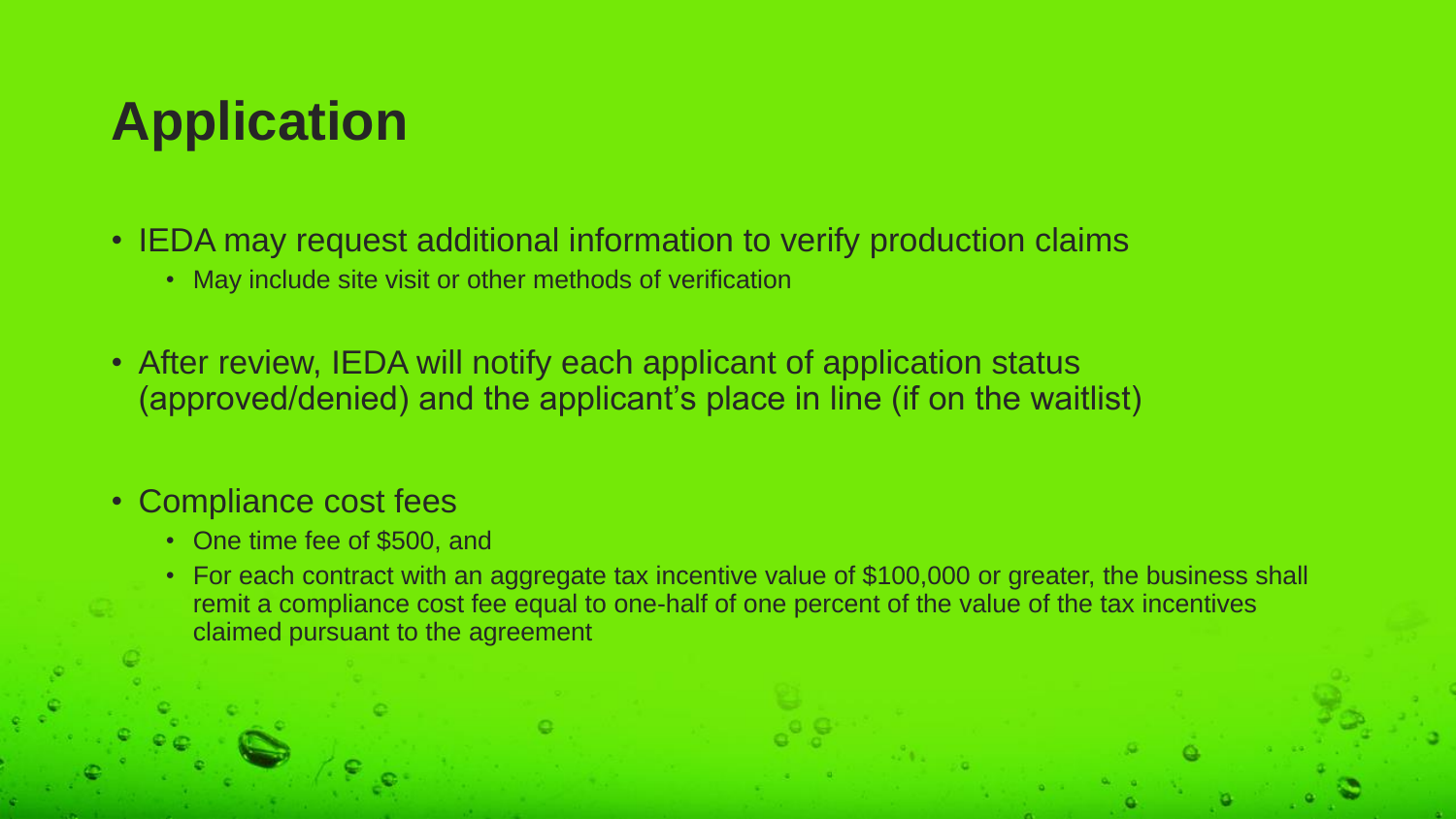# **Application**

#### • Information required to calculate tax credit:

- Date business organized, expanded or located in Iowa
- Date business first started operating in Iowa
- City or county where the plant is located
- Name of renewable chemical/building block chemical produced
- Amount produced in PRE-PRODUCTION YEAR, measured in pounds (establishes baseline)
- Amount produced in production year, measured in pounds
- Type of biomass feedstock used
- Amount of biomass feedstock during PRE-PRODUCTION YEAR, measured in pounds (establishes baseline)
- Amount of biomass feedstock used in production year, measured in pounds
- Bio-based content percentage of the chemical produced

#### • Information required for reporting to legislature:

- Number of employees located in Iowa during the production year
- Aggregate sales of renewable chemicals produced during the production year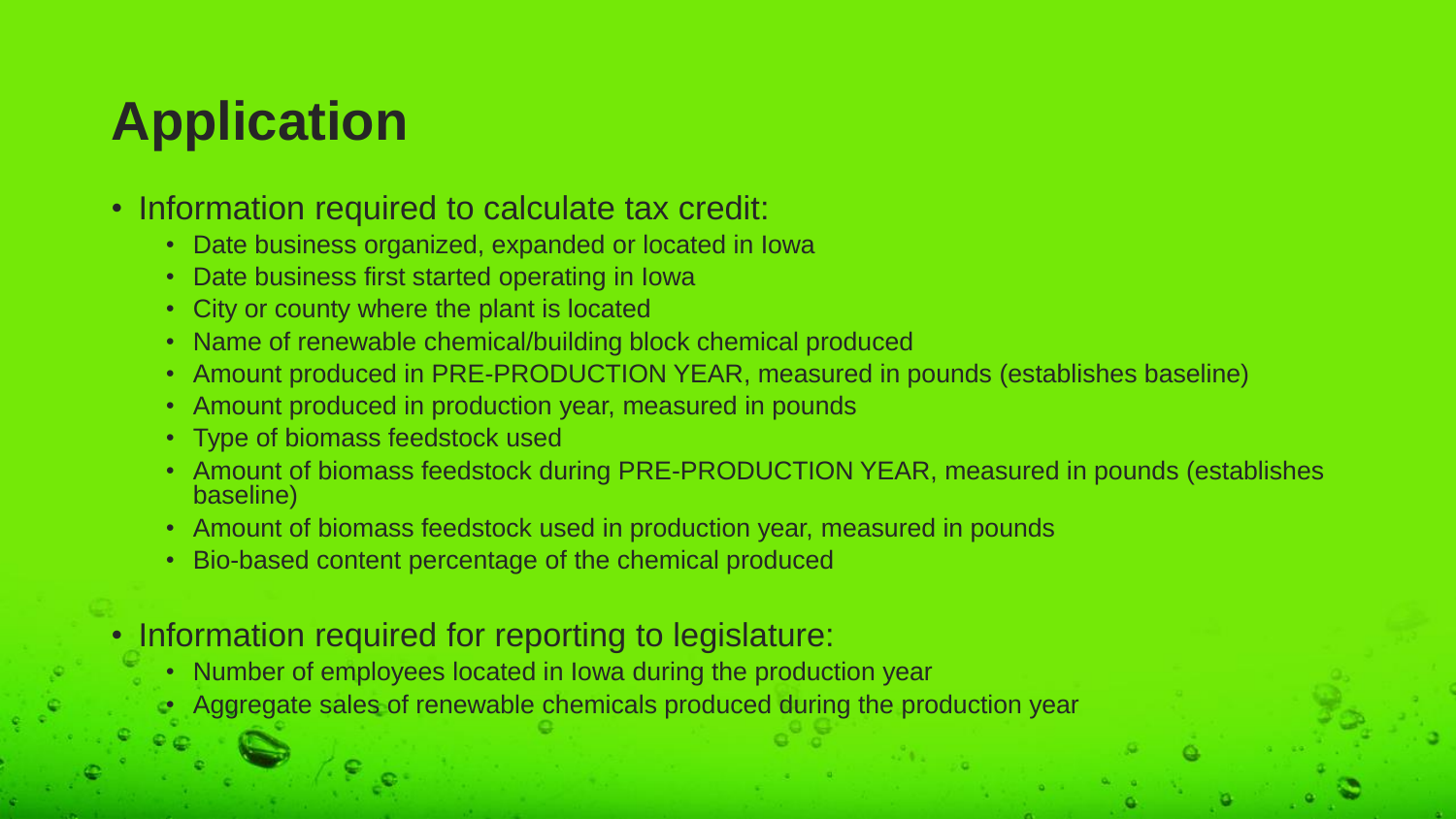

- Before IEDA may issue a tax credit, business must enter into an agreement with IEDA for successful completion of the program requirements
- Business must complete all requirements under the agreement before receiving a tax credit

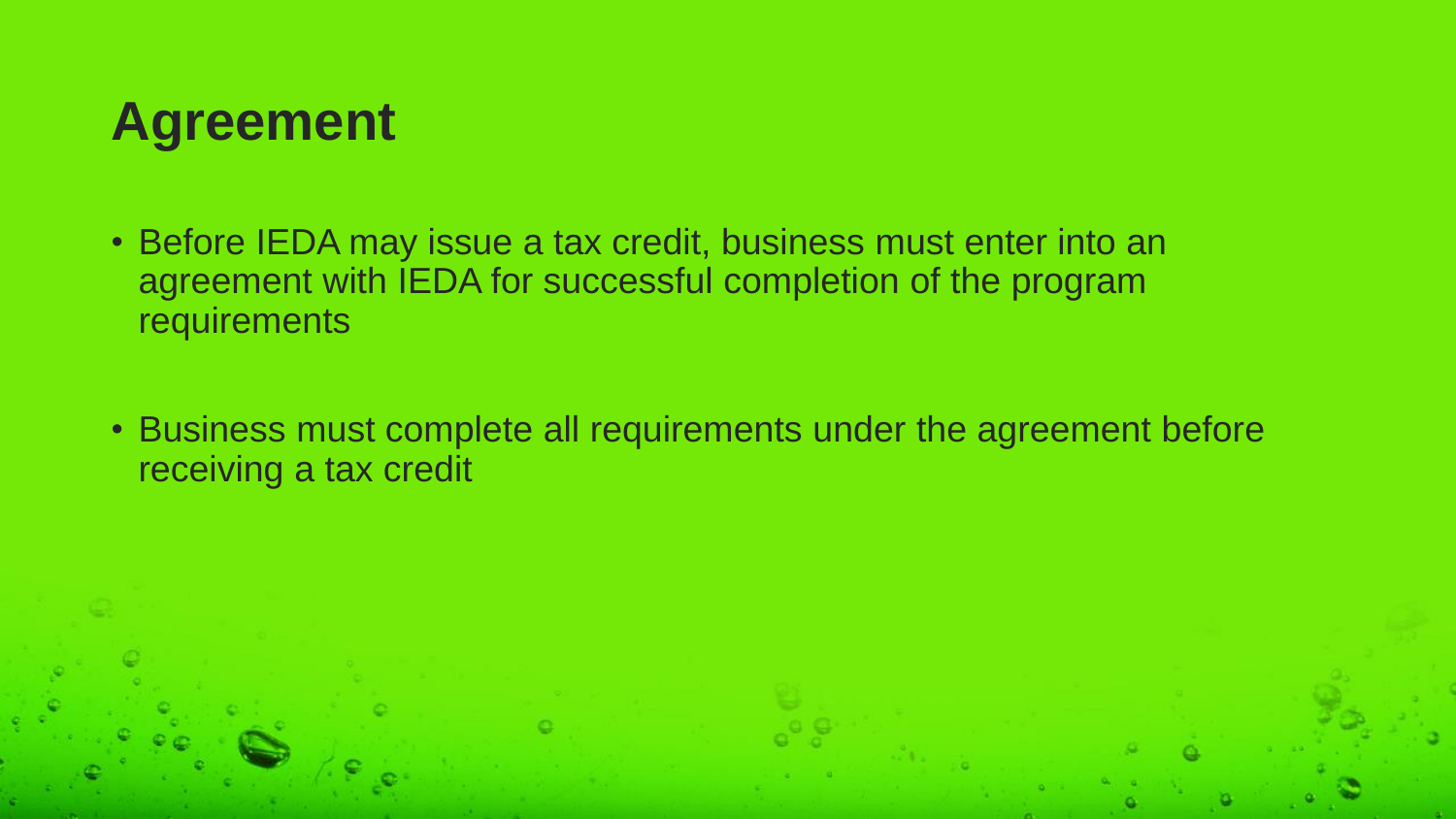## **Claiming the Tax Credit**

- Tax credit issued by IEDA when agreement requirements have been met
- Business may claim a tax credit equal to five cents per pound of renewable chemicals produced in Iowa up to the maximum tax credit amount
- Tax credit shall be claimed for the tax year during which the tax credit was issued
- Any tax credit in excess of tax liability is refundable, or in lieu of claiming a refund, the excess tax credit may be credited against the tax liability for the following year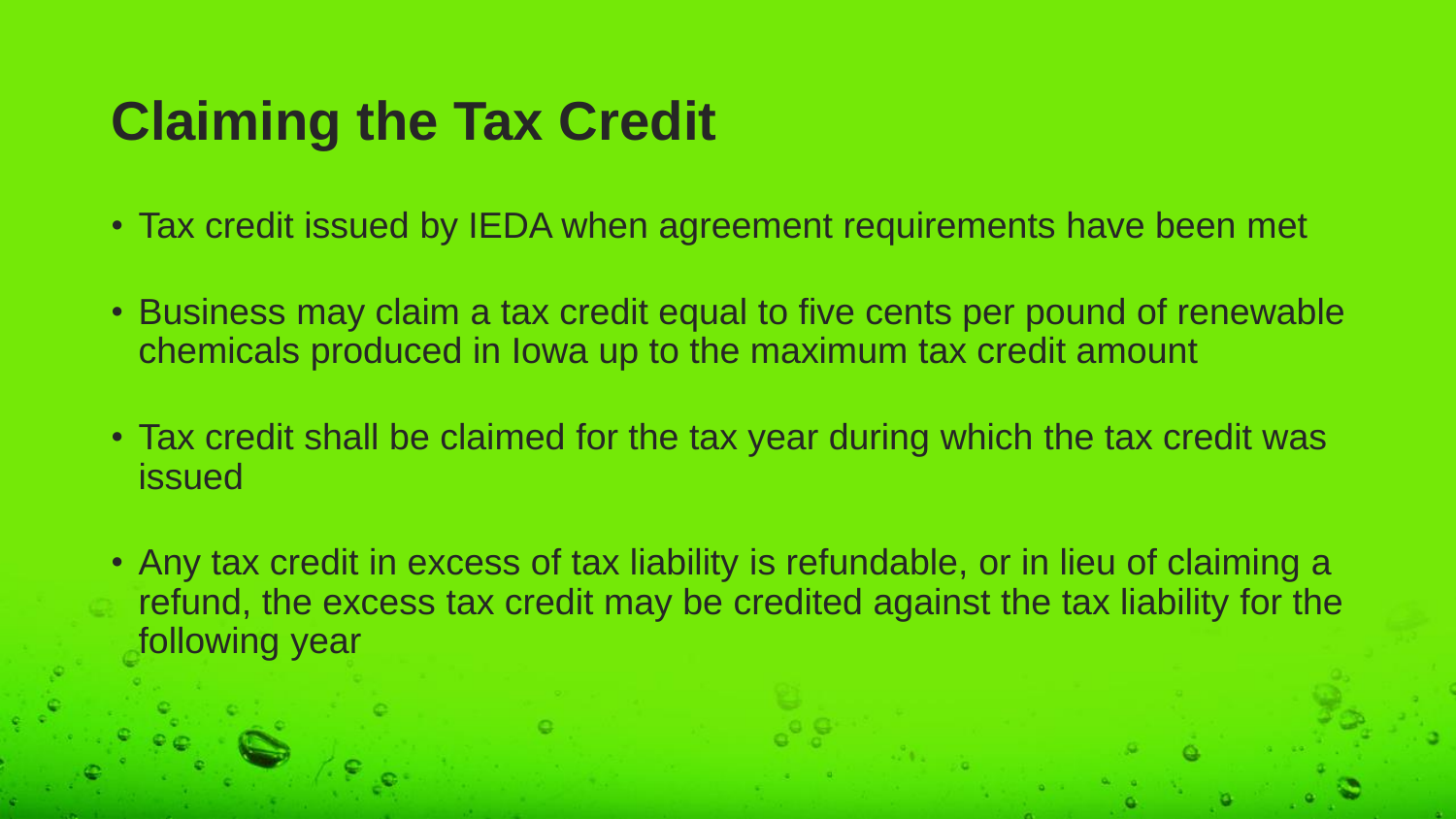### **Maximum Tax Credit**

- IEDA may award a total of \$5 million per fiscal year
- Maximum tax credit that may be issued in a calendar year shall not exceed:
	- \$1 million for businesses in operation in Iowa for five years or less at the time of application
	- \$500,000 for business in operation in Iowa for more than five years at the time of application

#### • Business may only receive:

- A tax credit for renewable chemicals produced in a calendar year to the extent that such production exceeds the amount that the eligible business produced in the year PRIOR to becoming eligible for the renewable chemical production tax credit
- Five tax credits under the program each tax credit requires an application and agreement and is reviewed separately from prior awards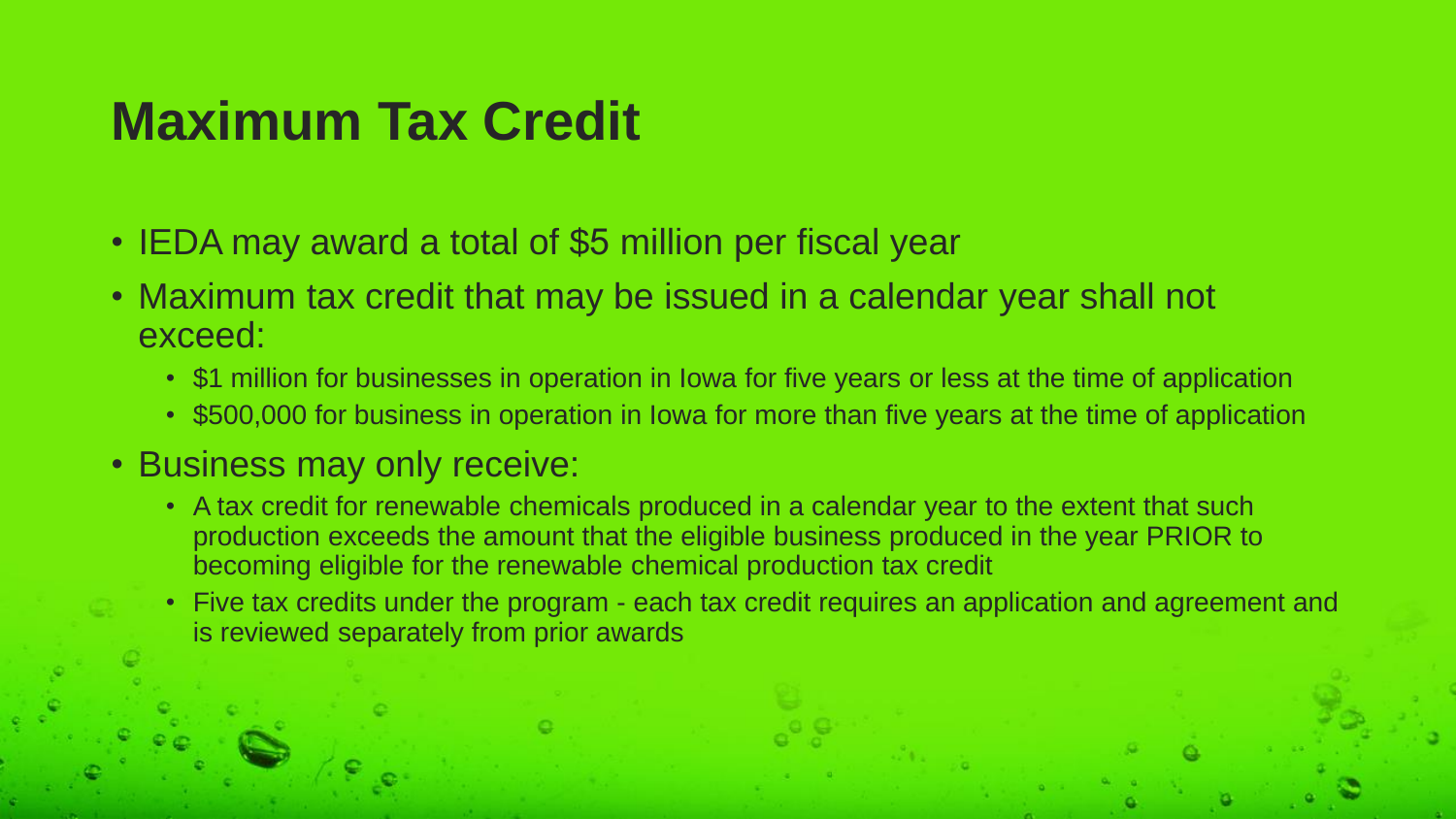## **Waitlist**

- Maximum amount of tax credits IEDA may issue in a given fiscal year is \$5 million
- Issued on a **first-come, first-served basis** until the maximum amount allocated under the program is reached
	- All applications will be time stamped in CACTAS
- A business that successfully applies for a tax credit, but for which a tax credit is not issued, will be placed on a waitlist and be given priority for receiving a tax credit in the following fiscal year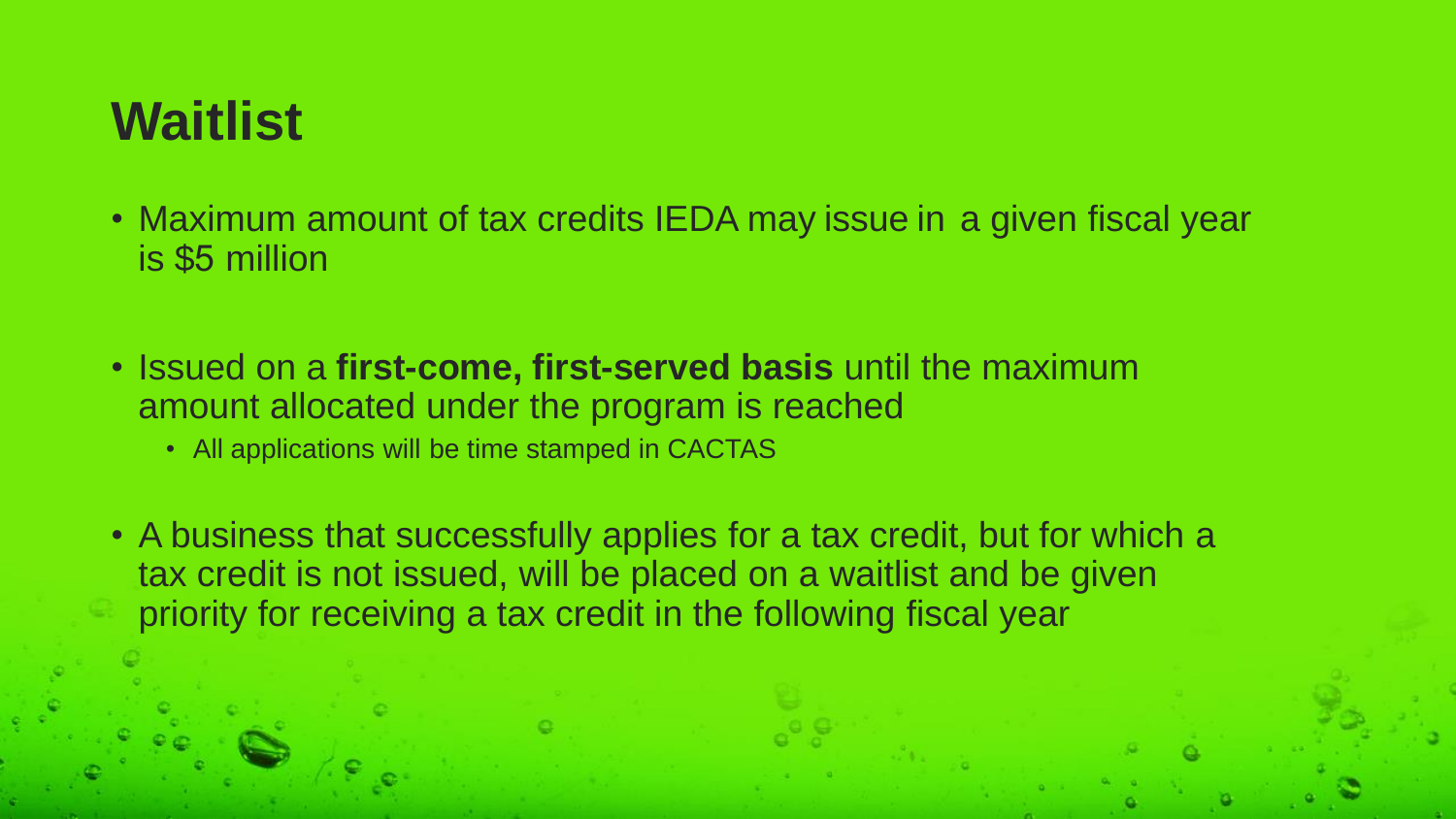## **Confidentiality**

- Iowa Code chapter 22: The identity of a tax credit recipient and the amount of the tax credit shall be considered public information
- Iowa Code chapter 550 (or common law): Any other information or record in the possession of IEDA with respect to the program shall be presumed to be a trade secret and shall be kept confidential unless otherwise ordered by a court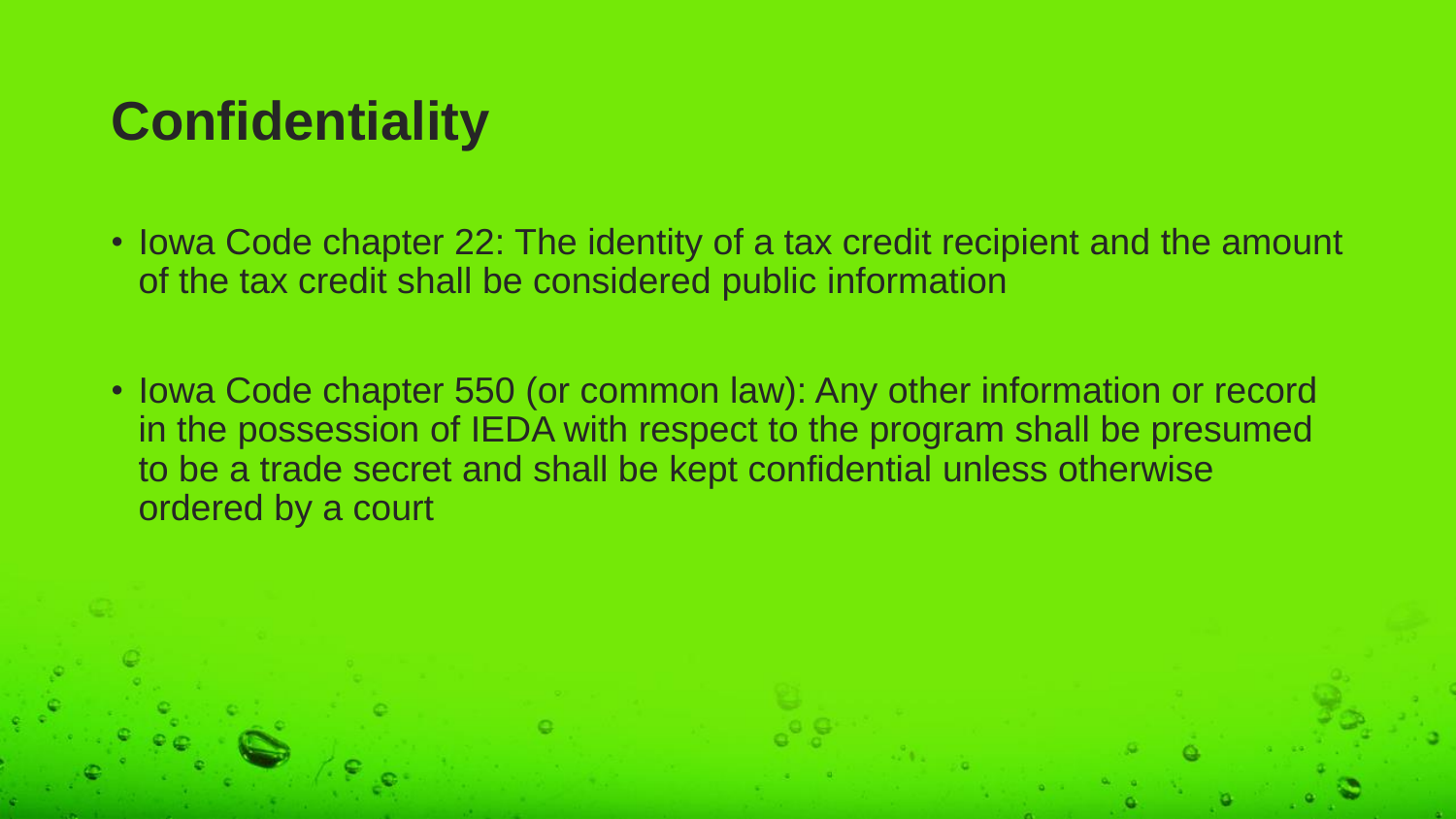## **Compliance & Verification**

#### • Certifications

- Biobased Content Percentage of Eligible Chemical
	- Must be above 50 percent as determined by ASTM standard D6866
- Eligible Chemical
- Documentation of Production

#### • Verifications

- Summary level information provided to IEDA at time of application
- Detailed information (random sampling) available upon request